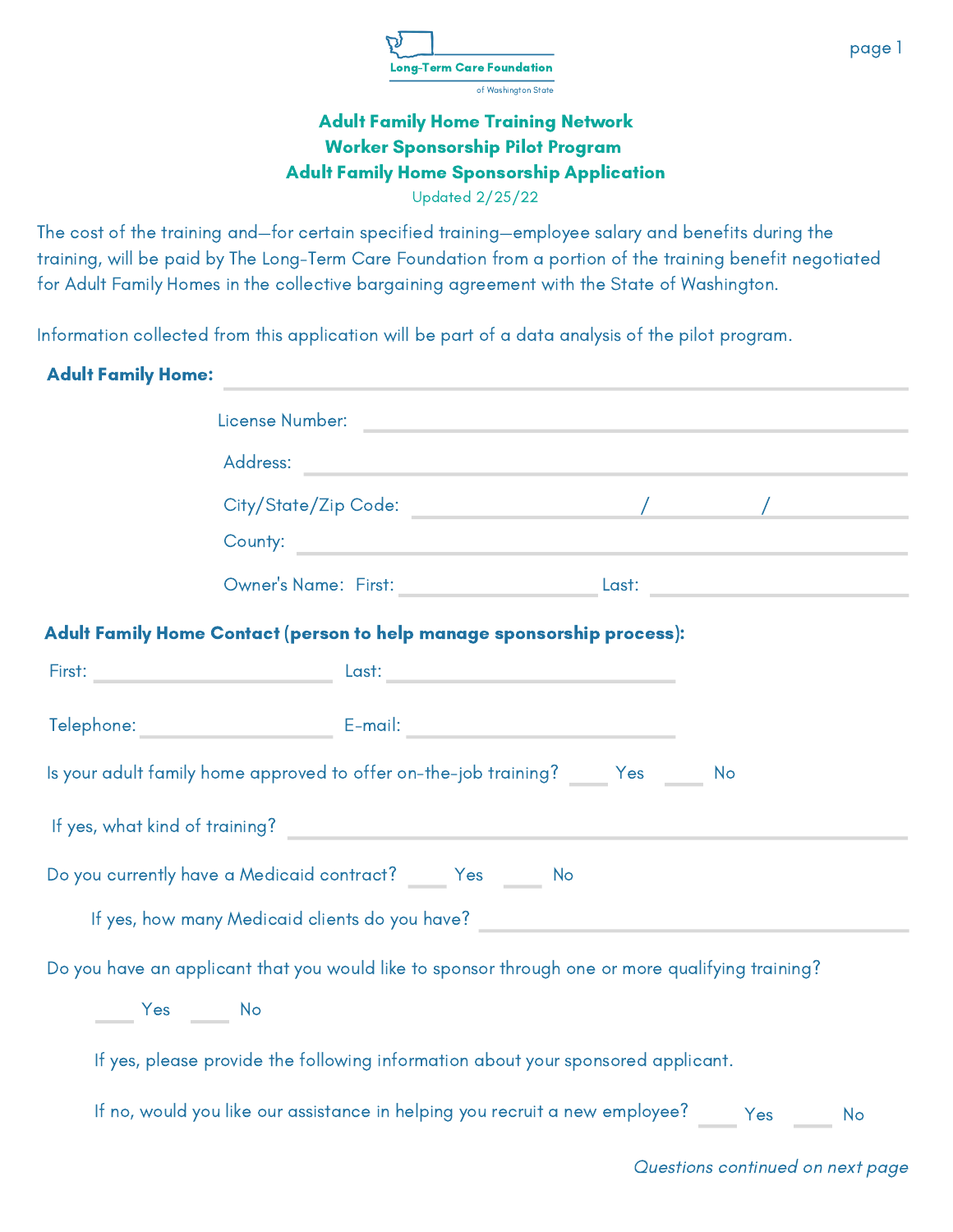

### Sponsored Applicant:

| Address:                                                                                           |  |                                                          |  |                                                                                    |  |
|----------------------------------------------------------------------------------------------------|--|----------------------------------------------------------|--|------------------------------------------------------------------------------------|--|
|                                                                                                    |  |                                                          |  |                                                                                    |  |
| County:                                                                                            |  |                                                          |  |                                                                                    |  |
|                                                                                                    |  |                                                          |  |                                                                                    |  |
|                                                                                                    |  |                                                          |  |                                                                                    |  |
|                                                                                                    |  |                                                          |  |                                                                                    |  |
| Gender (Check one): ______ Male ______ Female ______ Non-Binary _____ Decline to Answer            |  |                                                          |  |                                                                                    |  |
| Race (Check one): ______Hispanic _______White/Caucasian _______Black/African American _______Asian |  |                                                          |  |                                                                                    |  |
|                                                                                                    |  |                                                          |  | American Indian or Alaska Native _______ Hawaiian Native or Other Pacific Islander |  |
|                                                                                                    |  | _____ Multi-racial ______ Other ______ Decline to Answer |  |                                                                                    |  |
| Disability: Yes No Decline to Answer Military Veteran: Yes No                                      |  |                                                          |  |                                                                                    |  |
| Does the applicant have previous health care experience? _______ Yes _______ No                    |  |                                                          |  |                                                                                    |  |
| If yes, please describe:                                                                           |  |                                                          |  |                                                                                    |  |
| Does the applicant currently hold any certifications? _______ Yes _______ No                       |  |                                                          |  |                                                                                    |  |
| If yes, please describe:                                                                           |  |                                                          |  |                                                                                    |  |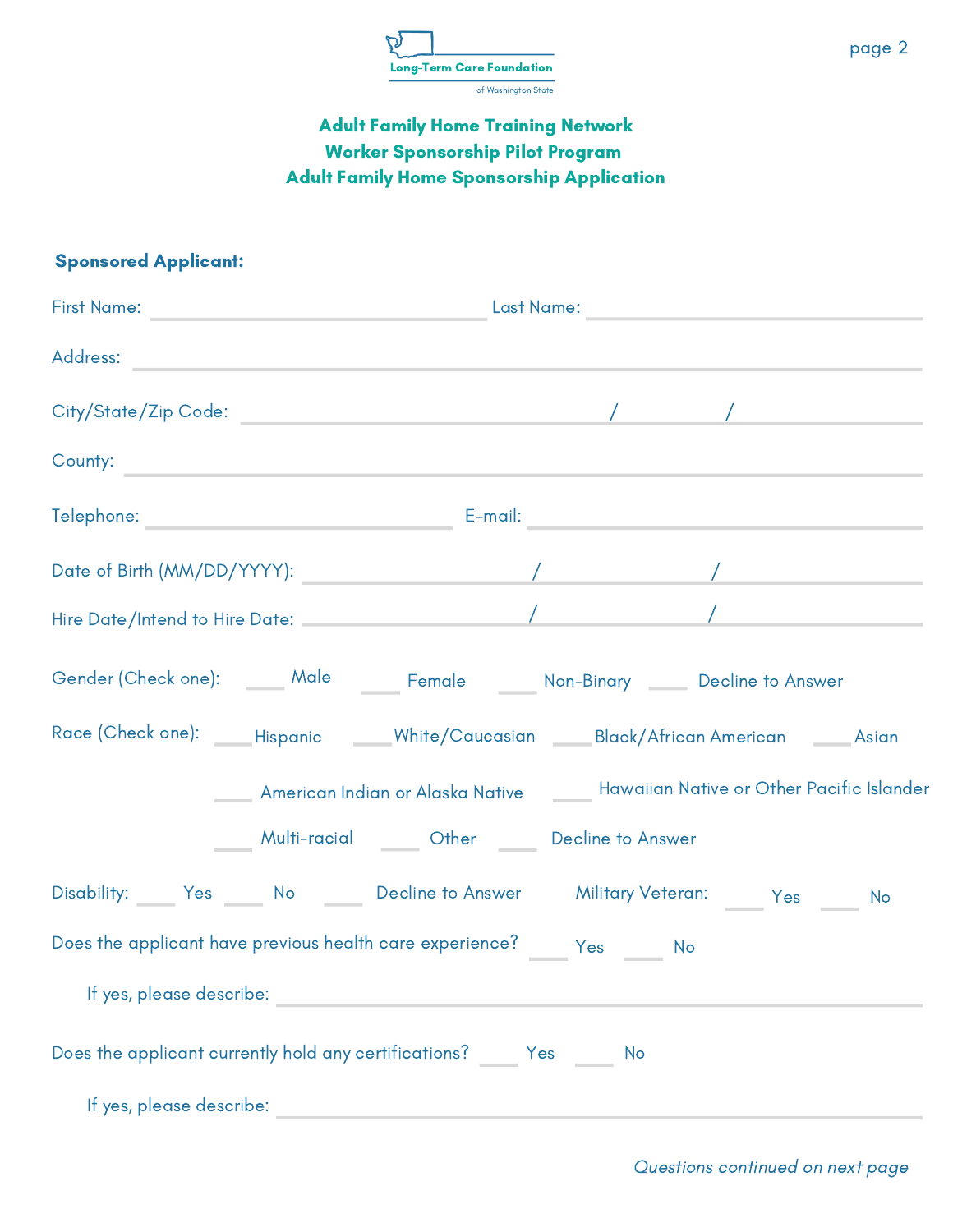

Please check off what the applicant has completed below to work in Adult Family Home:

| <b>Background Check</b> | <b>Food Handlers</b> |
|-------------------------|----------------------|
| <b>CPR/First Aid</b>    | TR                   |

#### Which of the trainings below are needed for applicant to become a long-term care worker?

| Home Care Aide Training (75 hours) & Testing | <b>Mental Health Specialty Training</b> |
|----------------------------------------------|-----------------------------------------|
| <b>HCA Pre-Prometric Test Refresher</b>      | <b>Dementia Specialty Training</b>      |
| <b>CNA Certification Training + Testing</b>  | <b>Nurse Delegation</b>                 |
| <b>HIV/AIDS Training</b>                     | <b>Nurse Delegation-Diabetes</b>        |

Which of the trainings below are needed for applicant to further long-term care worker professional and career development?

- HCA/CNA Alternative Bridge Program (for Certified HCAs who want to advance their careers to Certified CNAs)
- Adult Education (to prepare you to offer specialty trainings in your AFH)
- Adult Family Home Administrator Training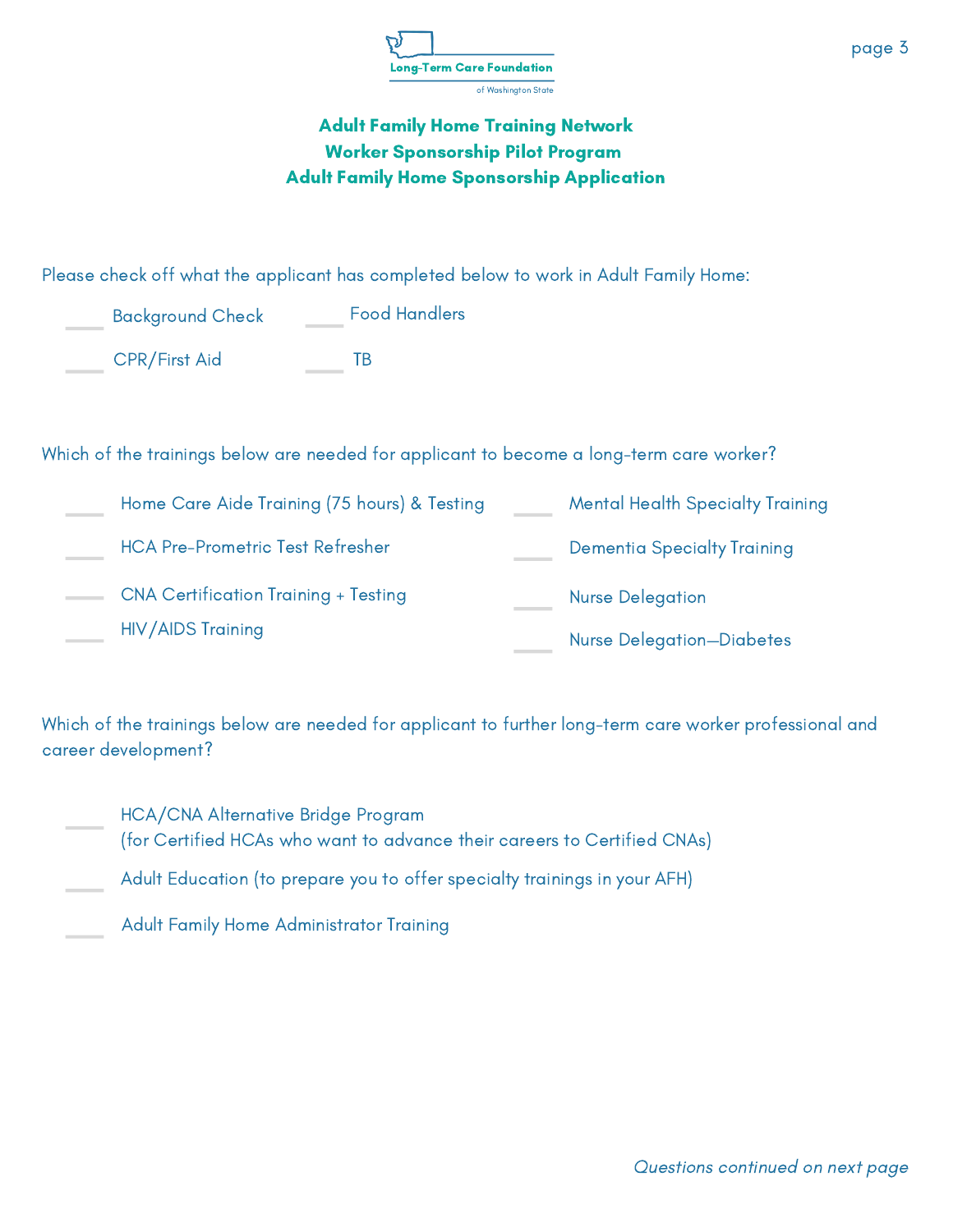

Which of the following DSHS-approved training companies will you choose to provide the training you require?

Washington Care Academy, LLC (offers Dementia, HCA, Mental Health, Nurse Delegation, Nurse Delegation Diabetes) S&H Training Center, Inc. (offers Dementia, HCA, Mental Health, Nurse Delegation, Nurse Delegation Diabetes) Other: Northcare Training (offers Dementia, HCA, HCA/CNA Bridge, Mental Health, Nurse Delegation, Nurse Delegation Diabetes) Cornerstone Healthcare Training Company, LLC (offers Dementia, HIV/AIDs, HCA, Mental Health, Nurse Delegation, Nurse Delegation Diabetes) Community Colleges of Spokane (offers Adult Education, AFH Administrator, HCA/CNA Bridge, HIV/AIDs, HCA, HCA Skills Refresher) Long-Term Care Education Associates (offers Dementia, Mental Health, Nurse Delegation, Nurse Delegation Diabetes) Headway Nursing Services (offers Dementia, HIV/AIDs, HCA, Mental Health, Nurse Delegation, Nurse Delegation Diabetes, Adult Education)

For those choosing CNA training, please visit

[https://www.doh.wa.gov/LicensesPermitsandCertificates/](https://www.doh.wa.gov/LicensesPermitsandCertificates/%20NursingCommission/NursingEducation/%20NursingAssistantCertified/ProgramList) NursingCommission/NursingEducation/ NursingAssistantCertified/ProgramList, pick your top three choices, and add them below

- 1)
- 2)
- 3)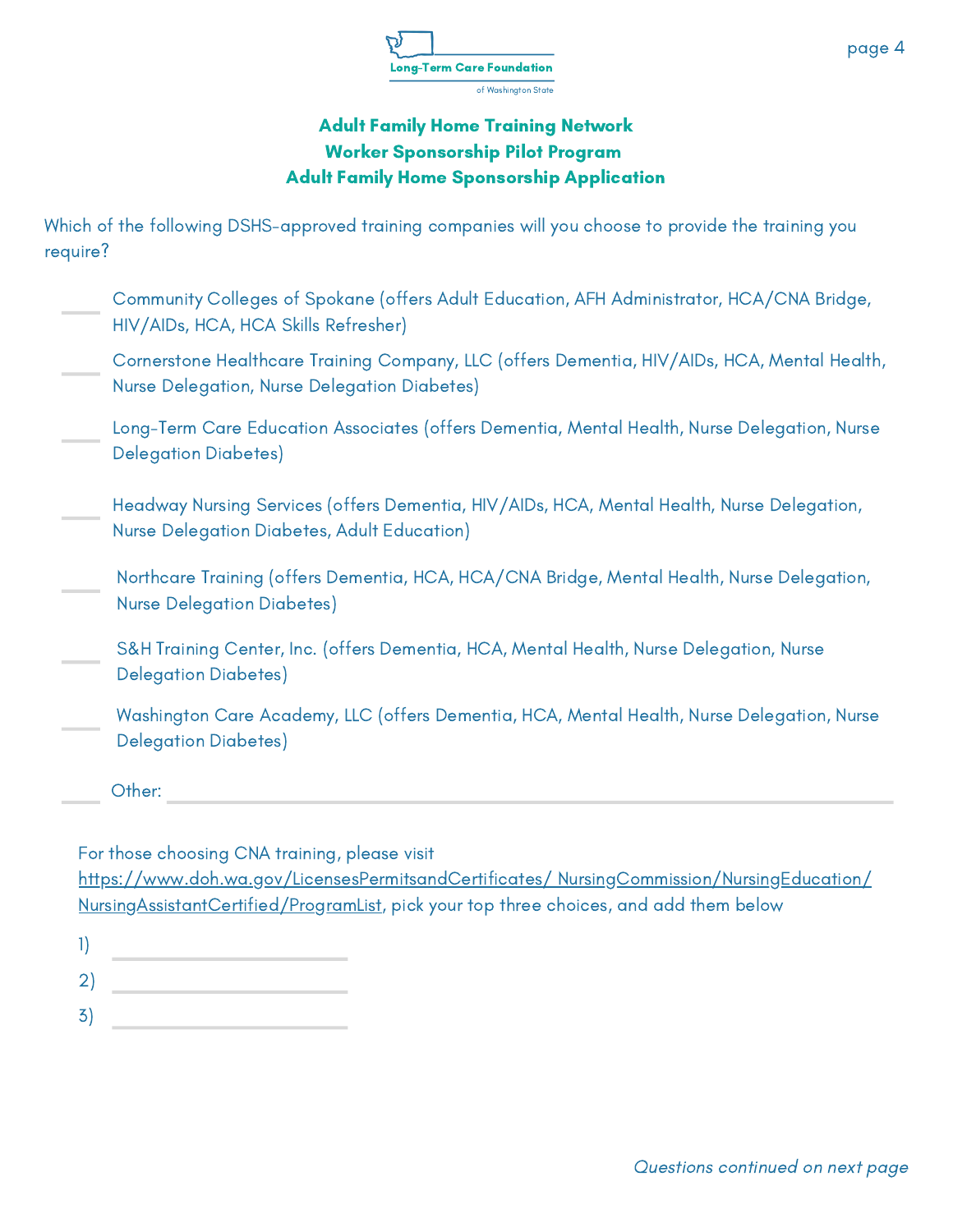

| Is the applicant able to take the training online? $\qquad \qquad$ Yes $\qquad \qquad$<br><b>No</b>                                                                                                                            |
|--------------------------------------------------------------------------------------------------------------------------------------------------------------------------------------------------------------------------------|
|                                                                                                                                                                                                                                |
| Applicant's Highest Grade Completed:<br><b>Less than high school graduation</b>                                                                                                                                                |
| GED Date GED Attained: Network and the state of the state of the state of the state of the state of the state of the state of the state of the state of the state of the state of the state of the state of the state of the s |
| Some Post H.S., no degree or certificate _____ Certificate (< 2 years)<br><b>Associate Degree</b><br><b>Bachelor's Degree or Above</b>                                                                                         |
| How did you hear about us?                                                                                                                                                                                                     |
| Referral (who referred you):                                                                                                                                                                                                   |
| The Long-Term Care Foundation Facebook Page                                                                                                                                                                                    |
| The Long-Term Care Foundation Website                                                                                                                                                                                          |
| Other: when the contract of the contract of the contract of the contract of the contract of the contract of the contract of the contract of the contract of the contract of the contract of the contract of the contract of th |
| Adult Family Home Contact's Signature: Andre Management Contact of School and Taylor<br><b>Date:</b>                                                                                                                           |

| <b>Sponsored Applicant's Signature:</b> | <b>Date:</b> |
|-----------------------------------------|--------------|
|                                         |              |